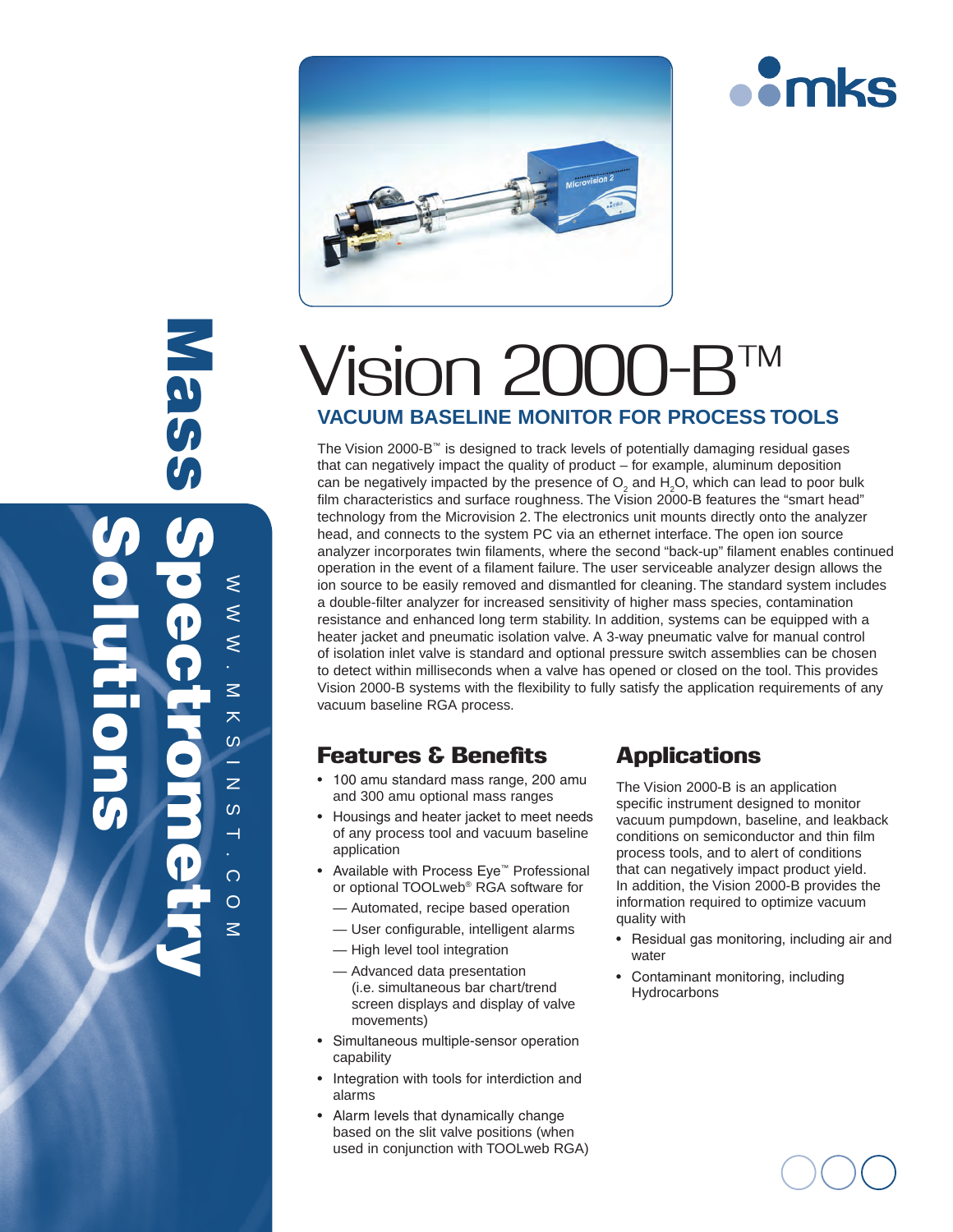## **Description**

#### Process Eye™ Professional Control Platform

The Vision 2000-B analyzer uses Process Eye Professional, a highly flexible, modular application operating under 32bit or 64bit Windows XP, Vista, Server 2008 or Windows 7. Designed with a "client/server" structure, Process Eye Professional incorporates TCP/IP protocol for full network compatibility.

Process Eye Professional uses recipes to specify the way in which the instrument scans, displays data, and responds to the data acquired. Recipes are user configurable using the "Recipe Wizard" and are ideal for monitoring the various phases of repetitive recipes.

Recipes can be linked together to address different monitoring conditions or to facilitate automatic calibration (using pre-defined calibration recipes). The single button push (or external signal) initiation of a Process Eye Professional recipe eliminates the need for highly skilled, full time operators. The flexibility of Process Eye Professional allows recipes to be configured that will:

- Define data acquisition and data display parameters
- Display data in simultaneous "bar chart" and "data trend" formats, allowing the comprehensive and clear investigation of significant trend events
- Incorporate custom warnings and alarms, triggered or terminated when data highlights that process conditions have deviated from normal conditions or when specific events occur (e.g. valves opening/closing)
- Monitor and display other parameters as trends, in relevant units (temperature, gas flow rate, power, pressure, etc.) which are linked into the Vision 2000-B analyzer through its flexible analog and digital I/O

In addition, Process Eye Professional provides "live history" for quick on-line review of data trend events.

Recently captured bar chart spectra are stored in a data buffer and can be reviewed by moving a cursor over the associated trend plot.

#### TOOLweb® RGA

Using TOOLweb RGA sensor integration option for process tools, the Vision 2000-B can be used as a transfer, buffer or loader chamber sensor in a completely automated process environment. TOOLweb RGA maintains a constant monitor of tool activities with all sensor data being framed by wafer logistics before alarm models are applied. Full alarm and data reporting to the FAB host and FDC are available so real time monitoring of chamber conditions and flagging of any process excursions from ideal conditions is possible.







*TOOLweb® RGA Screen Home page for a tool with a Vision 2000-B transfer module. The dashboard view presents a complete status report and automated alarm analysis on one page.*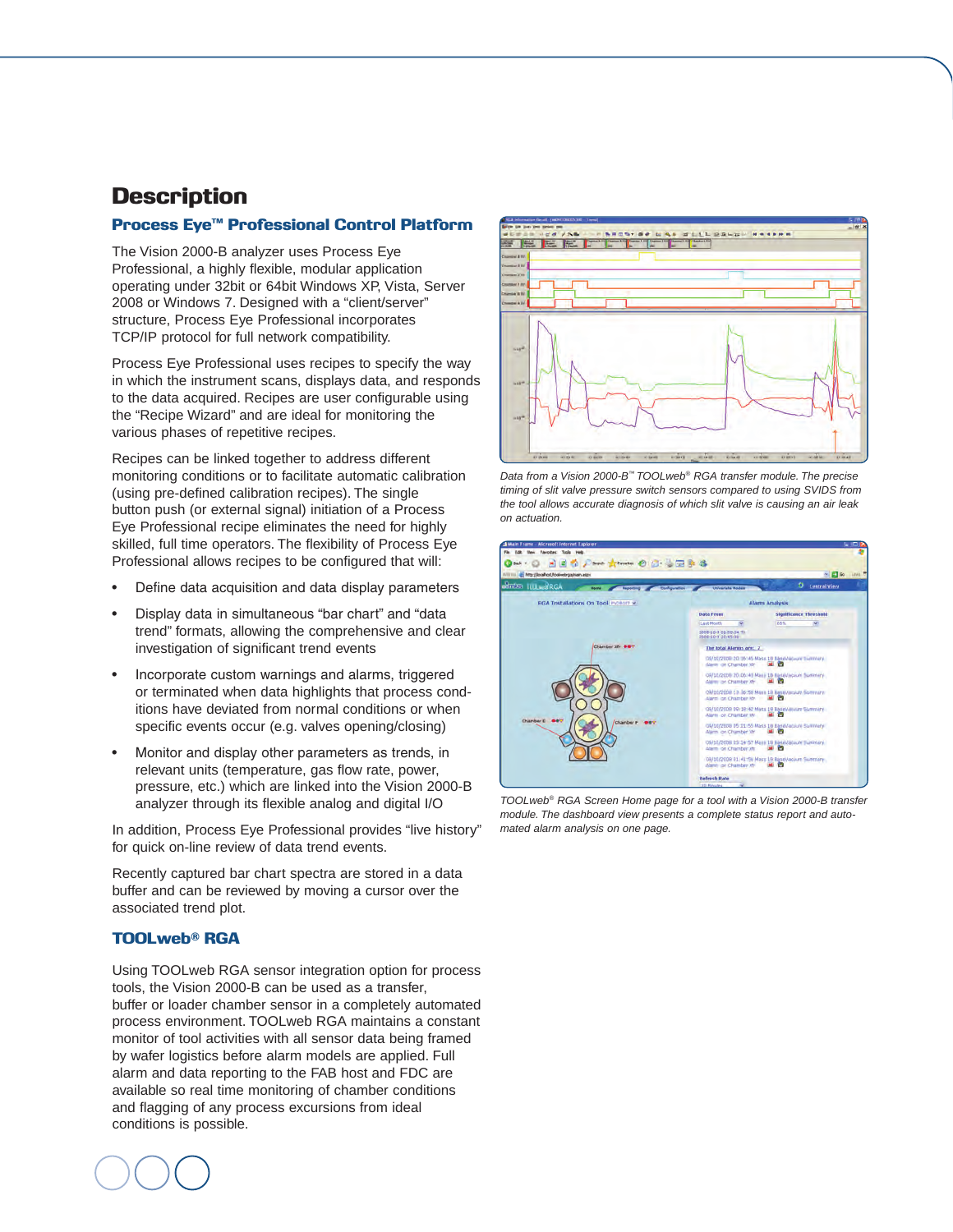## **Specifications**

#### **Performance**

| <b>Mass Range Options</b>                                                              | 1-100 amu standard; 1-200 amu, 1-300 amu optional                                                                                                                                               |
|----------------------------------------------------------------------------------------|-------------------------------------------------------------------------------------------------------------------------------------------------------------------------------------------------|
| <b>Detector System</b>                                                                 | Dual (Faraday and secondary electron multiplier)                                                                                                                                                |
| <b>Maximum Operating Pressure</b>                                                      | 7.6e-5 Torr (1e-4 mbar)                                                                                                                                                                         |
| <b>Minimum Detectable Partial Pressure</b><br>Faraday<br>Secondary electron multiplier | 2e-11 Torr (2.7e-11 mbar)<br>5e-14 Torr (6.7e-14 mbar)                                                                                                                                          |
| <b>Mass Stability</b>                                                                  | Better than $\pm 0.1$ amu over 8 hours at stable ambient temperature                                                                                                                            |
| <b>Resolution</b>                                                                      | Better than 10% valley between peaks of equal height throughout the mass range                                                                                                                  |
| <b>Analyzer &amp; Housing</b>                                                          |                                                                                                                                                                                                 |
| Bakeout Temperature & Bakeout Jacket                                                   | Optional for 200°C bakeout. 175w at 100-120Vac or 200-240 Vac.                                                                                                                                  |
| <b>Mounting Flange</b>                                                                 | DN35CF (70mm/2.75" OD) Conflat <sup>®</sup> flange                                                                                                                                              |
| <b>Ion Source</b>                                                                      | Open ion source                                                                                                                                                                                 |
| <b>Filaments</b>                                                                       | Replaceable twin Tungsten or Thoria filaments                                                                                                                                                   |
| <b>Vacuum Hardware</b>                                                                 | Analyzer housing plus pneumatic isolation valve. Optional independent total pressure<br>gauge and/or valve and filament trip-box assemblies available for interlocked protection of<br>the RGA. |
| <b>Mass Filter</b>                                                                     | Double filter (1" RF only pre-filter with 4" main filter)                                                                                                                                       |
| <b>Pneumatics</b>                                                                      | 60-80 psig CDA                                                                                                                                                                                  |
|                                                                                        |                                                                                                                                                                                                 |
| <b>Control Unit/PC</b>                                                                 |                                                                                                                                                                                                 |
| <b>Control Module Weight</b>                                                           | 1.7 <sub>kg</sub>                                                                                                                                                                               |
| Power                                                                                  | 24 VDC, 3.4A, external supply (included), 100-120V/200-240V, 2.1 Amp, 47-63 Hz                                                                                                                  |
| <b>Maximum Operating Conditions</b>                                                    | Electronics: 10-40°C, 80% RH (non-condensing)                                                                                                                                                   |
| <b>LED Status Indication</b>                                                           | Interlock status, emission OK, SEM, power and communications                                                                                                                                    |
| I/O Capability                                                                         | 4 analog inputs (-11 to +11v, 22 bit), 2 analog outputs (0-10V, 12 bit), 16 digital TTL<br>I/O, 1 opto-isolated filament control input, one dedicated gauge port                                |
| Optional PC based                                                                      | Generic I/O support for PCI slots, USB and Ethernet I/O devices. Modbus/GEM SECS<br>support for some product configurations.                                                                    |
| <b>Other Facilities</b>                                                                | Leak check headset socket, external filament trip and instrument reset                                                                                                                          |
| <b>Software</b>                                                                        | Process Eye Professional fully network compatible control platform generating under<br>Microsoft <sup>®</sup> Windows® 2000, XP* or Vista* (*recommended)                                       |
| Communications                                                                         | Ethernet CAT-5e                                                                                                                                                                                 |
| Minimum PC Specification Required                                                      | Required Intel® Pentium IV® or AMD Athlon XP 1.2GHz, 1024 MB RAM, 120 GB disk free<br>space drive. Multi-sensor installation may require higher specifications.                                 |
| <b>Simultaneous Multi-Sensor</b>                                                       | Multi-Sensor Process Eye Professional client/server configuration offers flexible<br>multi-sensor operation                                                                                     |
| <b>Total Shipping Weight</b>                                                           | 25 lbs (11.4 Kg)                                                                                                                                                                                |